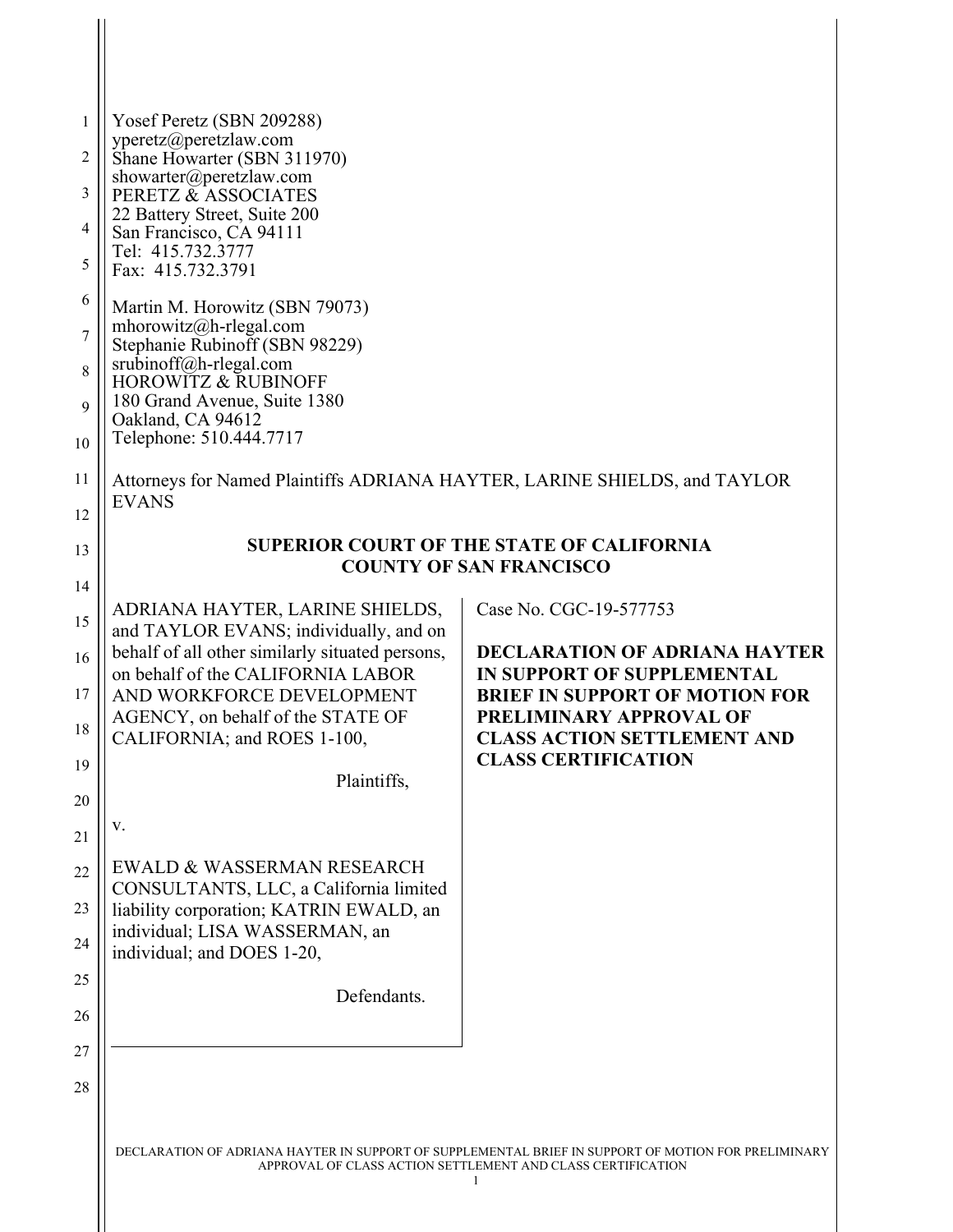I, Adriana Hayter, declare as follows:

1

2

3

4

5

6

7

8

9

10

11

12

13

14

15

16

17

18

19

20

21

22

23

24

25

1. I make this declaration in support of Plaintiffs ADRIANA HAYTER, LARINE SHIELDS, and TAYLOR EVANS; individually, and on behalf of all other similarly situated persons, on behalf of the CALIFORNIA LABOR AND WORKFORCE DEVELOPMENT AGENCY, on behalf of the STATE OF CALIFORNIA; and ROES 1-100's ("Plaintiffs") Supplemental Brief in Support of Motion for Preliminary Approval of Class Action Settlement and Class Certification. The facts set forth in this declaration I know to be true of my own personal knowledge, except where facts are stated to be based on information and belief, and those facts I believe to be true. If called as a witness I could and would testify competnetnly to the matters set forth in this declaration.

2. I worked for Defendant EWALD & WASSERMAN RESEARCH CONSULTANTS, LLC ("E&W"), which is co-owned by Defendants KATRIN EWALD and LISA WASSERMAN, as a Telephone Interviewer from October 23, 2014 to November 2017. I was paid \$16.00 per hour, except during February 2017 to May 2017, when I was paid \$18.00 per hour. I believe I am an adequate class member representative because I was subject to the same employment practices and policies as the Class Members from E&W.

3. Throughout the course of my employment, I worked 5 days per week on average. As part of its effort to reduce labor costs, E&W implemented a practice of generally scheduling its telephone interviewers on shifts of no more than 6 hours. The majority of my shifts were approximately 6 hours, but I occasionally worked 8-hour shifts and also worked overtime hours.

*E&W's Unlawful Policies Relating to Meal Periods, Rest Periods, Overtime, and Sick Leave*

4. I am informed and believe that Defendants have a policy and practice of not providing meal or rest periods to their employees.

5. I was routinely forced to work through her 30-minute meal breaks. I estimate that I was only afforded the time to take a full and uninterrupted 30-minute meal break about once per month. I also observed that her co-workers rarely took a full, uninterrupted 30-minute meal break.

6. As one example of the oppressive environment, on one occasion, I tried to clock out for a 30-minute lunch break that I was entitled to, and when I returned to her workspace, I was interrogated by Ewald in an aggressive and confrontational manner about where I had been. When I explained that I was taking a 30-minute lunch break, Ewald berated me for having been

28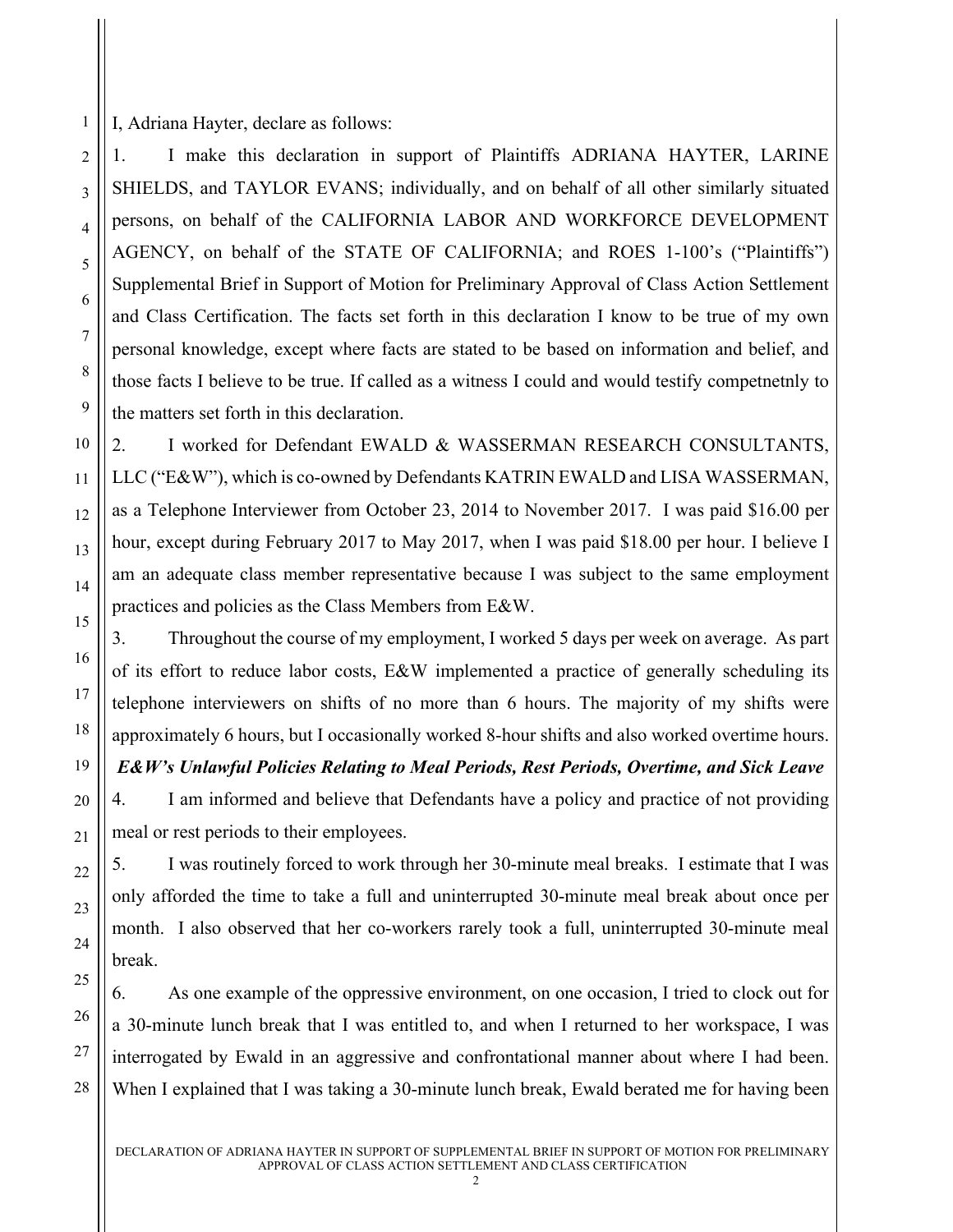gone for "a long time."

1

2

3

4

5

6

7

8

9

10

11

12

13

14

15

7. Though I regularly had to work through my meal break, I never waived my right to a 30 minute meal break. E&W never provided me with any forms regarding a waiver of my 30-minute meal breaks, nor asked for any other indication that I ever waived a 30-minute meal break.

8. In a similar fashion, I was routinely forced to work through my 10-minute rest breaks. I estimate that I was only afforded the time to take a 10-minute rest break about two or three times per month.

9. Most of the time, even if I tried to take a ten-minute break, my time in the break room was interrupted by supervisors coming into the break room to discuss work-related matters so that I was not relieved of my duties during my break.

10. Although I typically worked in six-hour shifts, I was occasionally assigned big projects requiring me to work more than 8 hours per day and/or more than 40 hours per week. On these occasions, I was not compensated for the overtime that I worked. I was never paid any overtime throughout my time working for E&W.

11. I was also denied at least two requests to take paid sick leave while working at  $E\&W$ , and was forced to come to work while sick.

12. On at least two occasions, I was sick enough that I felt it was necessary to call to say I would be out sick for one day. When I made that telephone call, Ewald or another employee of the company would tell me that I needed to have a doctor's note if I wanted to "call out." Because I did not have health insurance, I could not afford to visit a doctor particularly for a minor illness that did not warrant urgent medical attention, and therefore I came to work ill. As a result, I accrued numerous hours of sick time that I could not use.

13. I had worked for more than 90 days, and for more than 30 hours, for E&W in a single calendar year, at the time that I tried to use paid sick leave, and had that request denied.

14. Even though I worked overtime and through meal breaks, I never received premium pay for that work.

## *E&W's Manipulation of Hayter's Timekeeping Records*

15. Throughout my employment with E&W, I noticed that issues frequently arose between E&W and its employees regarding irregularities with E&W's timekeeping system and corresponding pay. I noticed that employees frequently complained about their pay being wrong and about missing time in their timekeeping records.

28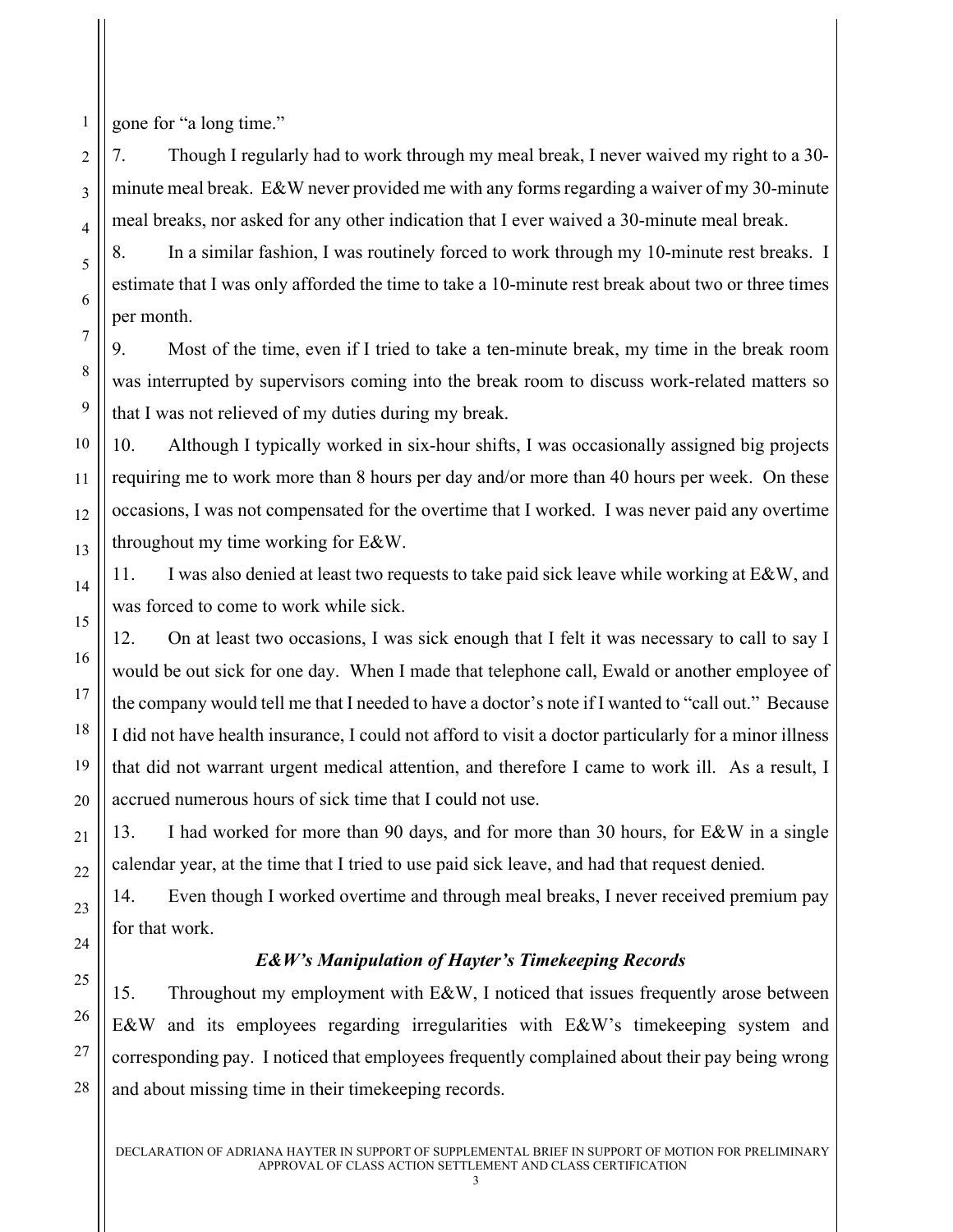16. I lacked any access to my own timekeeping records and had to ask a supervisor to access those records.

1

2

3

4

5

6

7

8

9

10

11

12

13

14

15

16

17

18

19

20

21

22

23

24

25

26

27

28

17. Through my employment, E&W did not inform me that changes were made to my timekeeping records.

18. Towards the end of my employment, in the fall of 2017, I asked to access my timekeeping records, and was granted a one-time access by a supervisor. I then noticed that my timekeeping records showed that I had clocked-out for a ten-minute rest break every day within the past workweek, even though I had not actually taken those breaks and/or recorded them.

19. In fact, my records should not have indicated that I had clocked out for *any* ten-minute rest breaks, because I *never* clocked out for those breaks for two reasons. I rarely took a tenminute rest break, and even if I had, I would not have clocked out for them in accordance with E&W's policy that employees did not need to clock out for ten-minute rest breaks.

20. I also realized that I had been recorded working about 2-3 less hours per pay period than I had actually worked, and I had therefore never been paid for working those hours.

21. Upon information and belief, E&W had unilaterally changed my time entries throughout my employment to falsely reflect that I had taken meal and rest breaks when I had not done so, or to falsely reflect that I had worked less hours than I actually worked.

22. Shortly after this discovery, I filed a wage claim with the Labor Commissioner, alleging that E&W had manipulated my time records without my consent, had denied my use of paid sick time, and had failed to pay my overtime wages that I was owed.

23. After filing my wage claim, the Labor Commissioner sought a written reply from E&W. In its written reply to the Labor Commissioner, E&W asserted that no violations had occurred and provided portions of my time records. I noticed that the portions of my time records that were provided appeared different from the time records that E&W had previously allowed me to inspect. Accordingly, I believe that E&W manipulated my time records again for the purpose of overcoming my wage claim.

24. I never consented to alterations or modifications of my timekeeping records, and the modifications that I saw did not reflect the hours that I actually worked.

25. As a result of these practices, my overtime was not always reported on my pay records and I was regularly not paid for all of my worked hours, overtime work, or compensated when I was forced to work through meal or rest breaks.